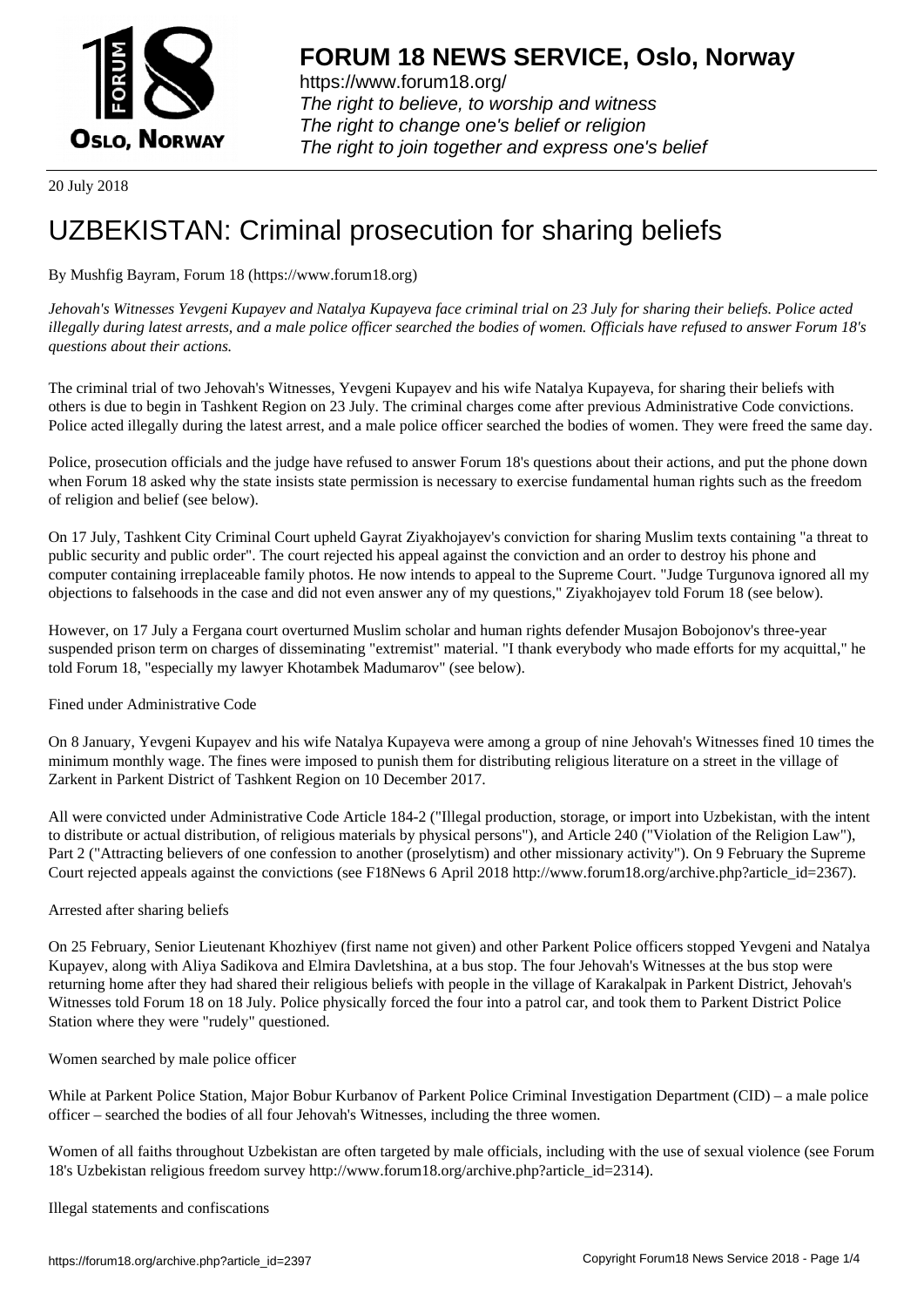Illegally, police then drew up statements allegedly from the Jehovah's Witnesses without their signatures. They also illegally confiscated mobile phones from the Jehovah's Witnesses.

Illegal police actions, unfair trials and flagrant violations of due process are common in Uzbekistan (see Forum 18's Uzbekistan religious freedom survey http://www.forum18.org/archive.php?article\_id=2314).

Police then released the four Jehovah's Witnesses that day.

Major Kurbanov refused to answer Forum 18's questions about his actions in detaining, searching, and behaving illegally towards the Jehovah's Witnesses. "I will not tell you why," he told Forum 18 on 19 July before putting the phone down.

"Banned imported materials which can be used for missionary activity"

On 27 February, the Religious Affairs Committee found what it described as "banned imported materials which can be used for missionary activity" on Yevgeni Kupayev's phone. A Criminal Code indictment (see below), seen by Forum 18, states that the Religious Affairs Committee claims that as the Jehovah's Witnesses are only registered in the town of Chirchik, under Religion law Article 8 their exercise of freedom of religion and belief anywhere else is banned.

The Committee goes on to state that the Jehovah's Witnesses should therefore be prosecuted under Criminal Code Article 216-1 ("Inducement to participate in the activity of illegal public associations, religious organisations, movements, or sects"). They justified this because the Kupayevs had previously been convicted under the Administrative Code.

The Criminal Code charge carries penalties of between a fine of 25 times the monthly minimum wage and three years' imprisonment (see Forum 18's Uzbekistan religious freedom survey http://www.forum18.org/archive.php?article\_id=2314).

### No state registration allowed

Religion Law Article 8 does, against Uzbekistan's binding international human rights law obligations, ban the unregistered exercise of freedom of religion and belief (see Forum 18's Uzbekistan religious freedom survey http://www.forum18.org/archive.php?article\_id=2314).

Jehovah's Witnesses' attempts to register communities outside Chirchik have been met with: fines for applying for registration; being tortured for trying to get state registration; and being fined for providing documents for registration.

Other religious communities have faced similar problems. The authorities in Urgench claimed this month (July 2018) to be unaware of Baptists trying to regain the registration of their church which was cancelled in 2004. Many communities are afraid to seek legal status. "Give us freedom of religion and belief, [and] we will ask for registration," one Protestant commented to Forum 18 (see F18News 18 July 2018 http://www.forum18.org/archive.php?article\_id=2396).

Also, in May Uzbekistan added two new restrictions for religious communities seeking legal status (see F18News 18 July 2018 http://www.forum18.org/archive.php?article\_id=2396).

Criminal trial to begin on 23 July

On 14 March, Parkent Police opened a case against both the Kupayevs under Criminal Code Article 216-1 ("Inducement to participate in the activity of illegal public associations, religious organisations, movements, or sects"). The indictment was signed by Senior Investigator Major Kurbanov of Parkent Police CID and Major Jaloliddin Yakubov, who is head of Parkent CID and led the investigation.

The indictment was endorsed by Parkent District Prosecutor Dilshod Ismayilov. His Assistant Akbarjon Zaynobiddinov refused on 19 July to put Forum 18 through to Ismayilov, and refused to answer when Forum 18 asked why the state insists state permission is necessary to exercise fundamental human rights such as the freedom of religion and belief.

The criminal case was handed to Parkent District Criminal Court. The trial is due to begin under Judge Tolibjon Khaidarov on 23 July.

Judge Khaidarov said "I cannot discuss this with you over the phone" when asked on 19 July why the Kupayevs face criminal prosecution for sharing their beliefs with others. He put the phone down when Forum 18 asked why the state insists state permission is necessary to exercise fundamental human rights such as the freedom of religion and belief.

Conviction and confiscation upheld